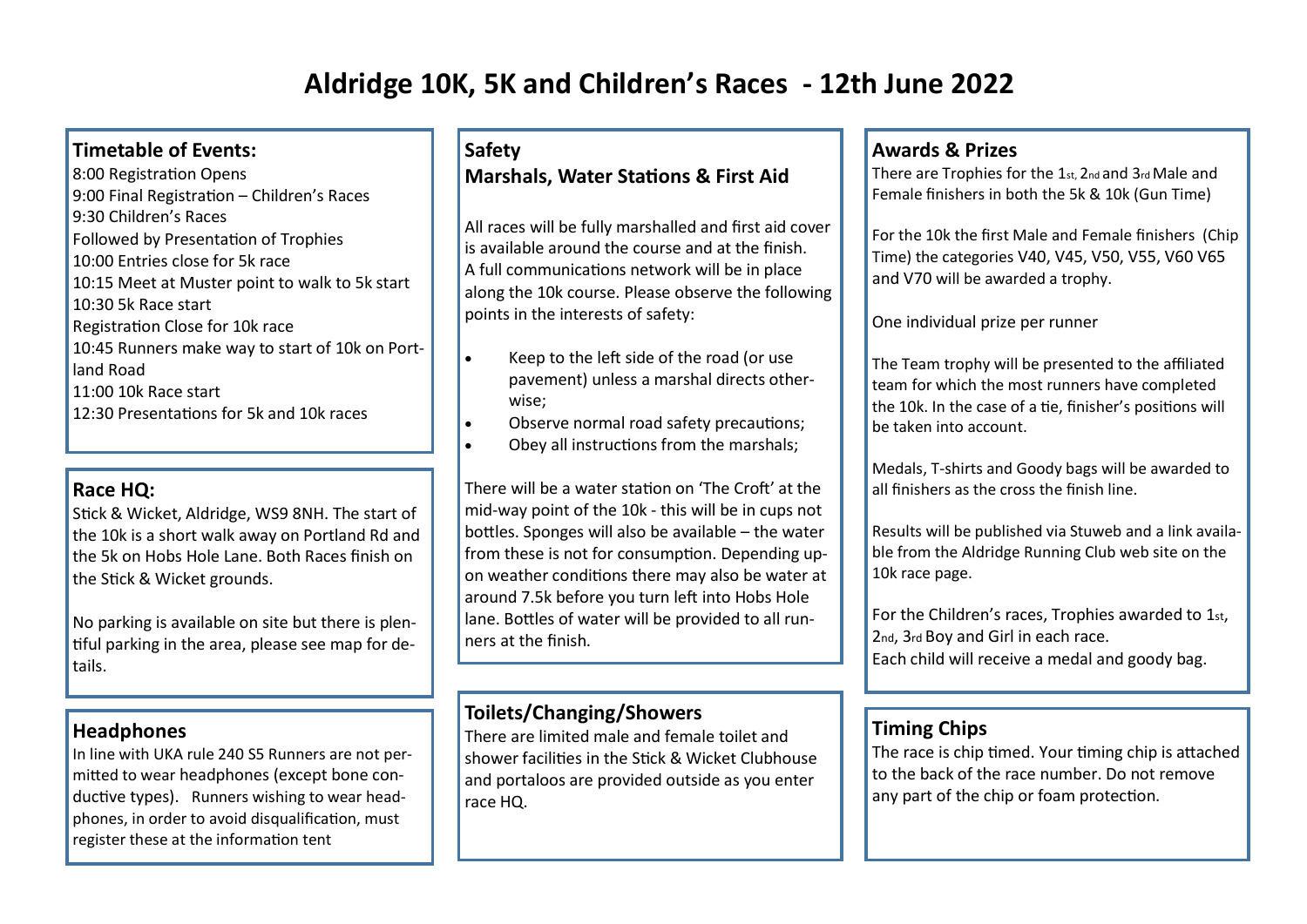### **The Course**

Roads will be either fully closed to traffic, part closed or with suitable traffic restrictions to ensure runners' safety at all times.

On open roads please be aware of traffic, cyclists and pedestrians.

For safety reasons, we do not permit running with and, due to the end of the course being off road, none of the races are suitable for wheelchairs or buggies.

The routes are accurately measure with 1k markers throughout.

The 10k race starts in Portland Road, turns left onto Walsall Road and left into Bosty Lane. The route continues on to Barr Common Rd where it becomes more undulating and then left onto Erdington Rd. When you turn left into Portland Rd 'The Croft' and water station will be on your right hand side at approx. 5.5km. A right turn off 'The Croft' yields to a descent down Little Aston Rd until runners turn left into Gould Firm Lane and then left into Hobs Hole lane and a final climb of 1.75km. Runners then turn left into Walsall Wood Rd and Noddy Park Rd and finally left into the Stick & Wicket grounds where the last 400m is on grass.

The 5k race starts In Hobs Hole lane and after turning left into Walsall Wood Rd , Left into Noddy Park and Left onto Little Aston Road, follows the last 4.5km of the 10k race.

Maps of the courses are available to view at race HQ on the day. (A map of the course is also available to view on the web page for this race).

### **Parking**

Parking is available at a number of carparks, all within 10mins walk of Race HQ.

Free parking is available at

Anchor Meadow Health Centre - WS9 8AJ Aldridge Community Centre - WS9 8AN

Aldridge Shoppers Carpark - WS9 8NN (3 hours Free) Morrisons (follow satnav to WS9 8AJ) (3 hours Free)

There are also pay and display carparks at

Rookery Lane - WS9 8NN The Crown Pub - WS9 8PT

A map of the parking is available to view on the web page for this race

# **COVID-19**

Whilst wearing of face coverings or masks is no longer a legal requirement, UK Health advice is that they continue to be worn in crowded situations.

## **Refreshments**

Outdoor catering facilities selling hot food and drinks will be on site. The Stick & Wicket clubhouse bar will be open at the end of the 10k race where 10k finishers will be able to redeem their 'beer token' until 2pm.

# **Refund Policy**

If you enter the race and are unable to run for whatever reason, we are unable to offer refunds but are happy to allow deferment to the following year.

Runners may only race under their own name, unofficial transfers are not permitted.

For any entry and deferral queries please contact Tony Baker

#### [tony.baker1958@hotmail.com](mailto:tony.baker1958@hotmail.com)

as we cannot guarantee to action queries raised via other methods.

Aldridge Running Club is a friendly club for all abilities and standards and new members are always welcome.

If you would like more information about our club, please come and have a chat to us at race HQ or come along to one of our club running nights at the Stick & Wicket at 7pm for a 7.30pm start on Tuesdays. For all club information please see our website: www.aldridgerunningclub.co.uk

We hope you enjoy the day and have a great Race.

Next year's race will be held on Sun 11th June and entries will be open on 13th June 2022. Make sure you get in early for one of the limited Early Bird Entries, available on a first come first served basis until 31st January 2023 (or sold out).